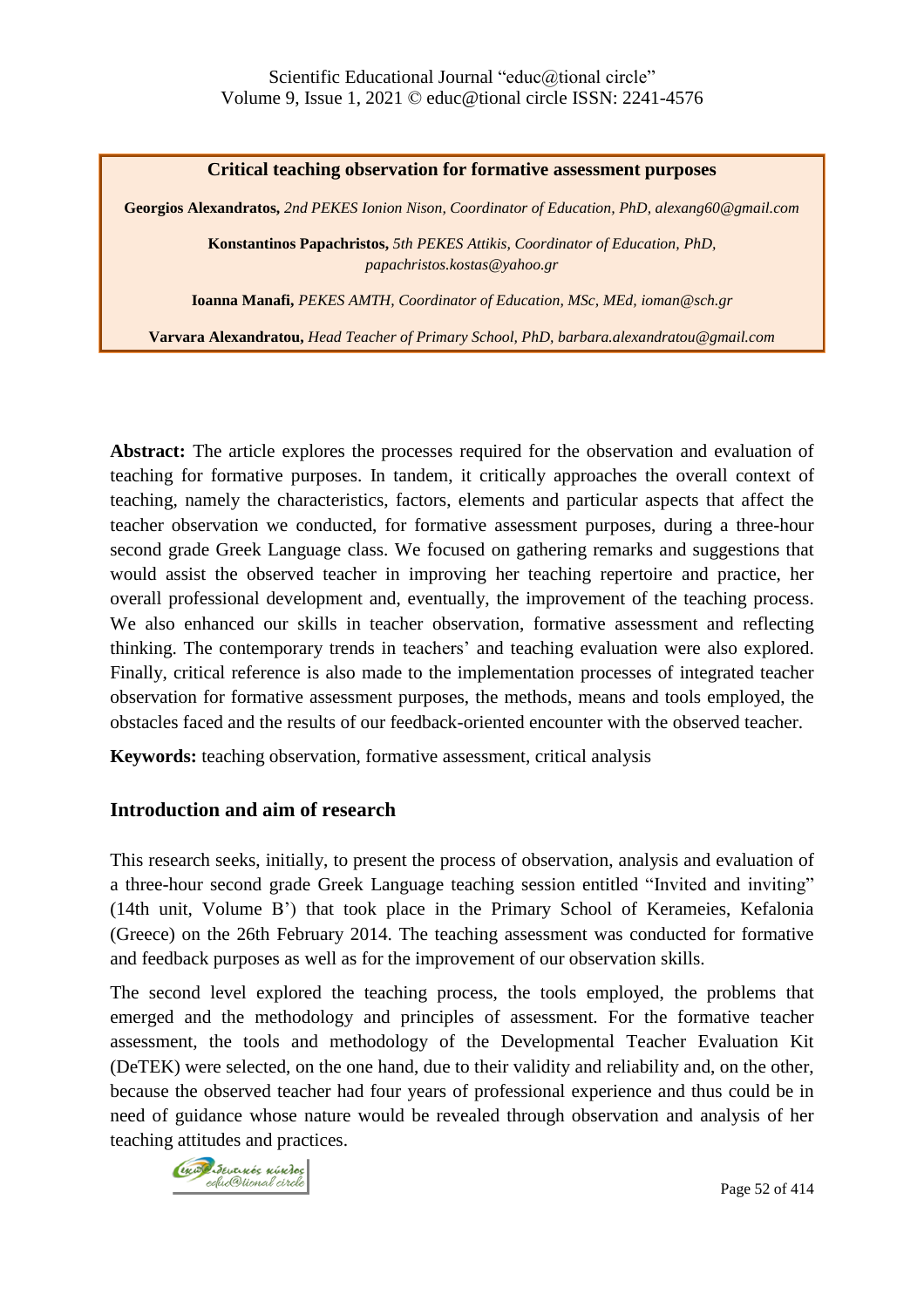# **1. Presentation and critical analysis of teaching observation**

The unobtrusive, smooth and authentic teaching observation and assessment presupposes an atmosphere of pleasant interaction with the observed teacher: to meet her long before the observation day, to ease any reservations or fears about the particular procedure and to analyze with clarity and lucidity the aim and reasons of teaching observation and assessment. Right from the start and before the initiation of teaching, we informed the teacher about the personal characteristics profile she would also fill in.

Before the initiation of teaching, we were informed by the teacher about the targets she had set for the particular session. We took into consideration a) the objectives of the official Curriculum, b) the teaching-learning process set (in guidelines) by the didactic package (teacher's book, student's book, student's activity book and the Pedagogical Institute educational software), c) the enrichment of the lesson's targets by the teacher who designed and organized tasks not included in the activities' textbook, d) the media and various materials utilized (teaching techniques, video, transparencies etc.) and e) the students' ability level and the educational diversity of the classroom as presented by the teacher to our information. We asked the teacher to present us the whole range materials to be employed during her teaching and, in particular, the digital ones (video and transparencies) to gain prior knowledge of the diverse audiovisual media that would ease the observation process. The observed teaching session dealt with Language, unit 14, entitled "Invited and inviting" (Volume B', Second Grade). It needs to be stressed that the first two teaching hours were conducted in the classroom while the third in the computer lab.

Upon entering the classroom, we introduced ourselves to the students, calmed them down and sat behind the desks so as to observe the teacher without disturbing the students.

According to DeTEK, observation/assessment focuses on six performance areas by using 22 indicators.

# **1.1. AREA I** *(Business-like: the teacher is organized and systematic, focused and well prepared)*

At the beginning of the lesson the teacher informed the students about the lesson targets and, in particular, the use of invitations and greeting cards and the way they are written. She also mentioned the repertoire of teaching activities to be implemented as well as the process to be followed and the roles to be undertaken. She followed the course designed: initiation – presentation – text processing (of the invitation and greeting card) – additional activities (designed by her) – use of ICT by the students and homework assignments. As became evident during the teaching process, the teacher had made provision for the students, under the concern of their parents, to be prepared for the particular lesson (by a note delivered on the previous day) so as to bring to school various materials and means to create invitations and greeting cards. On the previous day, she had also asked for the software Revelation Natural Art (RNA) to be installed in the computer lab PCs to enable students design their own

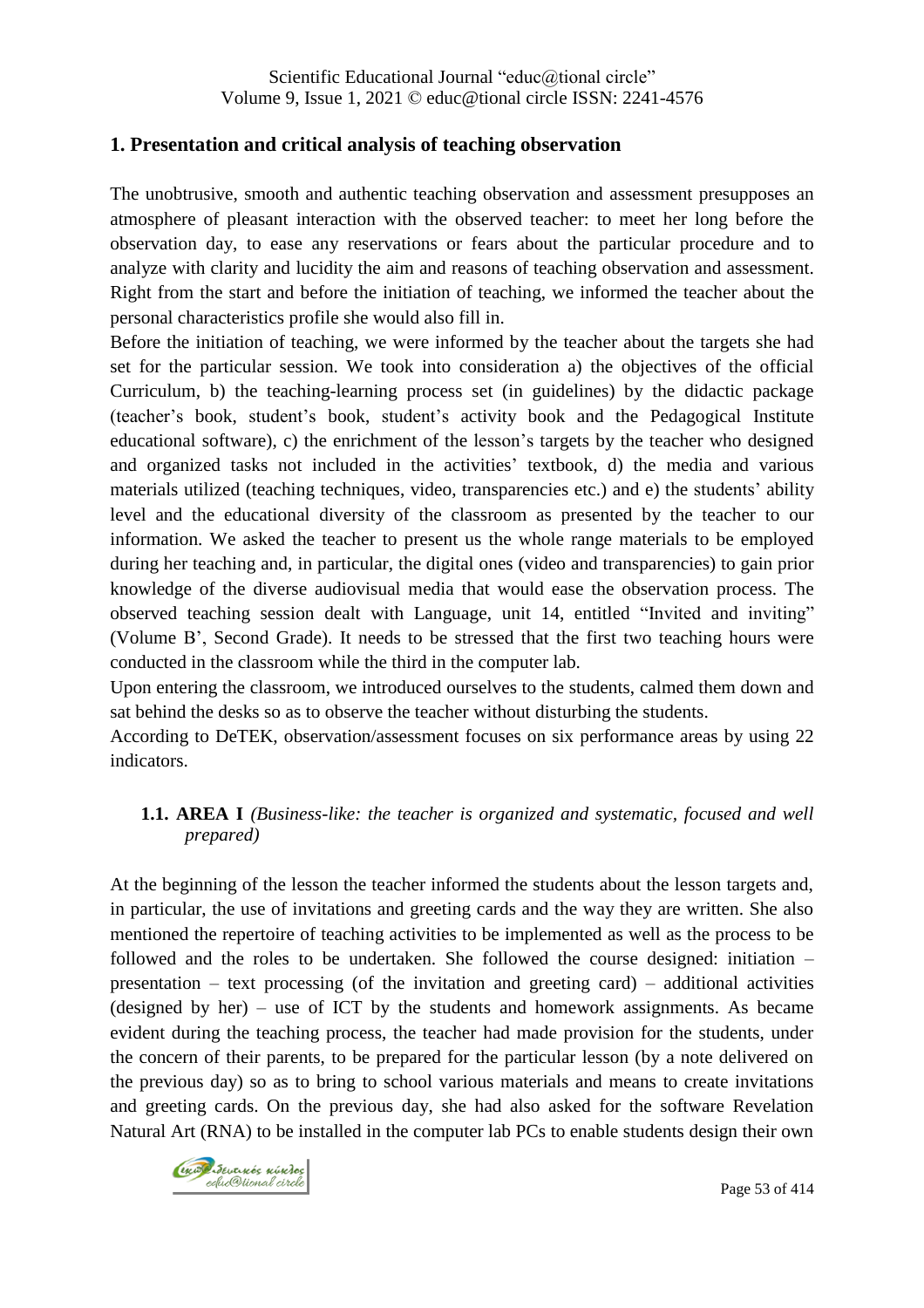(individual/collective) invitations and greeting cards in the simple and attractive learning environment of the RNA. The pace of the teaching process was appropriate for most of the students and without breaks. However, three students lagged behind and exhibited partial inability to complete the task (see further below).

### **1.2. AREA II** *(Friendly: the teacher is warm, positive and extrovert)*

The teacher, at the beginning of the lesson, inquired whether all students had brought from their homes the means and materials required by the teaching activities. As it turned out, two students had not brought all the required materials. She dealt with the issue by using reserved materials and means and by inter-student borrowing. During the class, she provided guidance to the students in a calm manner and using low tone of voice. She often urged, encouraged and praised the students discreetly using phrases like "you can do it", "you have the skills to cut a card", "nice drawings and colors", "the text is very good and simple", "Aggeliki, you are doing very well with the PC" etc. The teacher, in a descending guidance manner, actively engaged in the activity the students that appeared to be lacking artistic skills, by stressing that each and every personal creation is acceptable and respected. She highlighted, pointed out and rewarded the "strong" points of each personal creation.

The interest and concern of the teacher to the students was widespread and apparent in various gestures – stances and attitudes: indicatively, the frequent eye-contact with all students throughout the class, her physical presence next to them, patting on the back and bending over them, the discreet and low-voiced individualized descending guidance provided to students when needed.

# **1.3. AREA III** *(Verbally interactive: the teacher listens to, accepts, encourages and inquires)*

The teacher made use of supervisory material and models of the assigned constructions, presented the parts and way of designing the invitations and greeting cards and prompted students to announce their progress in order to provide clarification and avoid misunderstanding. With appropriate, clear and accurate instructions and questions she oriented students ("where would you write the Invitation?", "what would you write first?", "where would you write the sender's/recipient's name?", "where would you put the drawing/picture?", "what will you do next?" etc.). With several complementary questions, she guided students as to where to focus and made comments and remarks so they could be precise ("who is the invitation addressed to?", "why did you put this drawing?" etc.). She also sought to engage most of the students in the discussion, that is, she gave a participatory and meta-cognitive dimension to her teaching ("how did you make it?", "what did you do first?", "why did you change your mind and modified your initial design?", "what caused you trouble?", "how would you improve the invitation had you had a second chance?"). She employed various asking techniques ranging from simple epistemological questions to

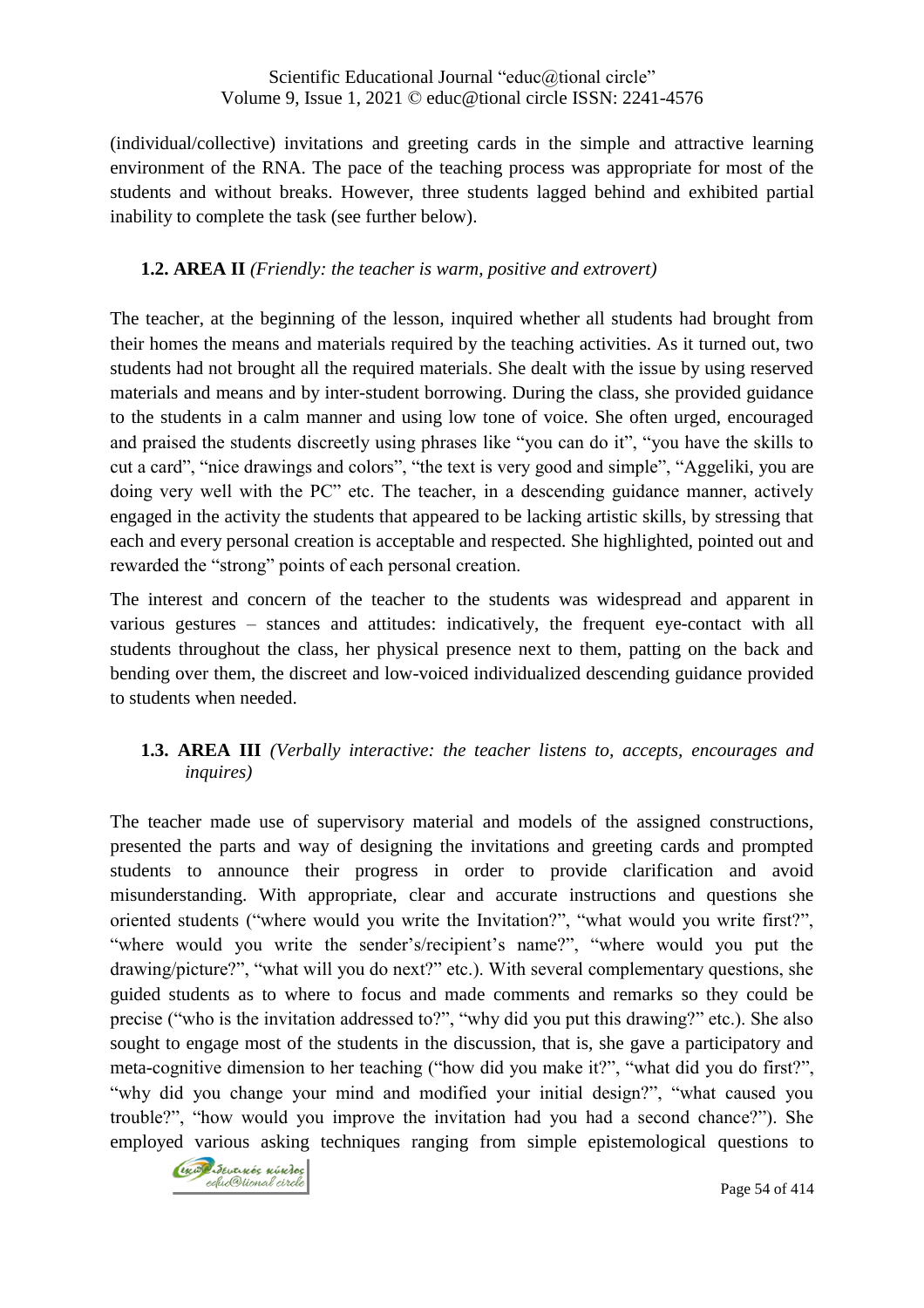analytical, evaluative and synthetic ones.

#### **1.4. AREA IV** *(Stimulating: the teacher is imaginative, creative, engaging and avoids dull routines)*

The teacher asked students their birthday and whether they have a party and shared their feelings. She suggested activities and original creations that actively and creatively engaged all students, such as the making of a birthday invitation, a greeting card for Mother's Day, an invitation to the Mayor to attend a theatrical play performed by second grade students as part of an Environmental Education Project.

She appeared enthusiastic: "What a nice idea, Niko". "Your god mother will find the invitation amazing". "Which of these three pictures would better match the carnival's invitation and why?". "Pick some of the pictures from the archive and tell me why you have chosen them".

The teacher introduced innovative practices and ICT in her teaching. At the beginning of the class, she designed in the PC (with the aid of Kidspiration program) and on drawing paper a conceptual map for the invitation and greeting card. The students provided words, phrases and comments on invitations and greeting cards they had received (brainstorming). All remarks and comments were recorded in the conceptual map so that the key elements contained in invitations and greeting cards to be made clear.

Children found her humour and occasional jokes entertaining, primarily when, with the use of the PC, cartoons were inserted into the invitation and wrong choices were made i.e., when sad "emojis" appeared in happy invitations etc.

# **1.5. AREA V** *(Individually-oriented teaching: the teacher treats each student as a distinct person)*

As stated, the teacher had taken into consideration the learning abilities and needs of the majority of the classroom. And yet, during that particular session, she overlooked the cases of three Special Education Needs students and was not prepared beforehand to respond to their individual needs and particular teaching-learning demands. During the class, she attempted to motivate and urge the three students to engage in the activities but with far from satisfactory results. The students replied: "I do not understand", "I find it hard to follow".

The teacher sought to actively engage students, used descending guidance, enhanced the selfesteem and collective exploratory progress of the students and played a catalytic role so that they (with the aforementioned exceptions) could meet the targets. The teacher used phrases like: "Katerina, you can do it", "Work as a team", "Is there another way to do it?", "I'll show you the way and then you'll carry on by yourselves", "Group three, keep on going bearing in mind the 4 elements of the Invitation", "What part is missing?", "How do you insert in Revelation Natural Art (RNA)" etc*.*

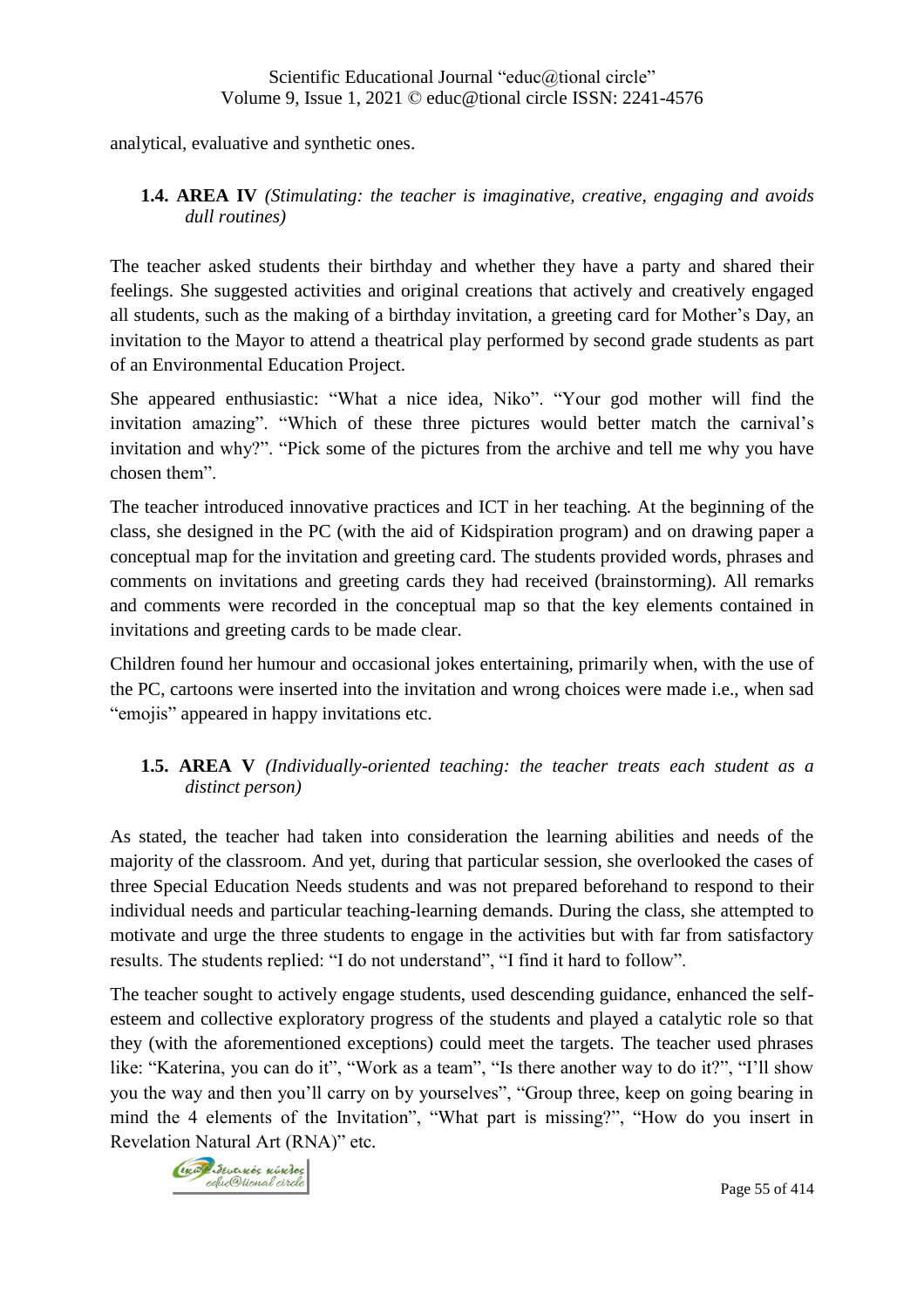#### **1.6. AREA VI** *(Multi-media integrative: the teacher uses various technological media to dramatize, demonstrate etc.)*

As mentioned, the teacher made use of ICT to develop a conceptual map (brainstorming) with the Kidspiration software and the video projector. During the third teaching hour, conducted in the computer lab, she split the class into heterogeneous groups of 2 or 3 students per PC and showed them the word processor (word) and Revelation Natural Art (RNA) software. Using ICT, drawing paper and verbal initiation, the teacher achieved audio-visual perception of information (2 senses-2 channels of stimulus input).

The students created invitations and greeting cards with texts, colors, drawings, pictures. In the end, all students, including the aforementioned 3 (who had difficulties and for whom we suggested differentiated intervention), played a role-playing game with recipients/senders of invitation and post-persons. The role-playing games were coordinated by the teacher who also actively participated in one – the exemplary role-playing game. The teacher made use of most of students' senses (multi-sensual learning) such as vision, hearing and touch in activities such as: a) discussion, b) use of PC and c) crafts, that is, the use of means and materials. In tandem, the role-playing game, to which she was also actively involved, revealed the students' and teacher's artistic and mobility skills.

In the end, and having thanked the teacher and students, we reviewed some of the assessment points, before they fell in oblivion, and handed the personal characteristics profile to the teacher to fill it in for her part*.*

#### **2. Results of the encounter with the observed teacher**

As prescribed by the DeTEK, feedback commenced with the positive aspects of teaching and the teacher such as: appropriate organization of teaching, verbal clarity, utilization of questions, concern for the lesson and the students, use of multiple practices and means (ICT, conceptual map, crafts, etc.). Having highlighted these points, the teacher was asked to justify/comment upon some of her practices. The discussion was partly conducted on the basis of the 100 indicators form and focused on the points of divergence between my comments and her views.

The only dark spot worth mentioning was the case of the three students who had difficulties in following the lesson. We asked her if she had identified the issue and how she could have handled it. She replied that she was troubled and that she might have differentiated her teaching to match their learning level, interests and learning profile. We concluded that she should have prepared different activities (or divide and simplify the original ones) that would follow the Curriculum guidelines albeit with a differentiated content, modified manner and alternative final product compared to the rest of the class. The teacher agreed with our proposals and, upon reflection, suggested ways (activities) of tackling the problem.

Both the replies to DeTEK forms and the outcome of the discussion did not show

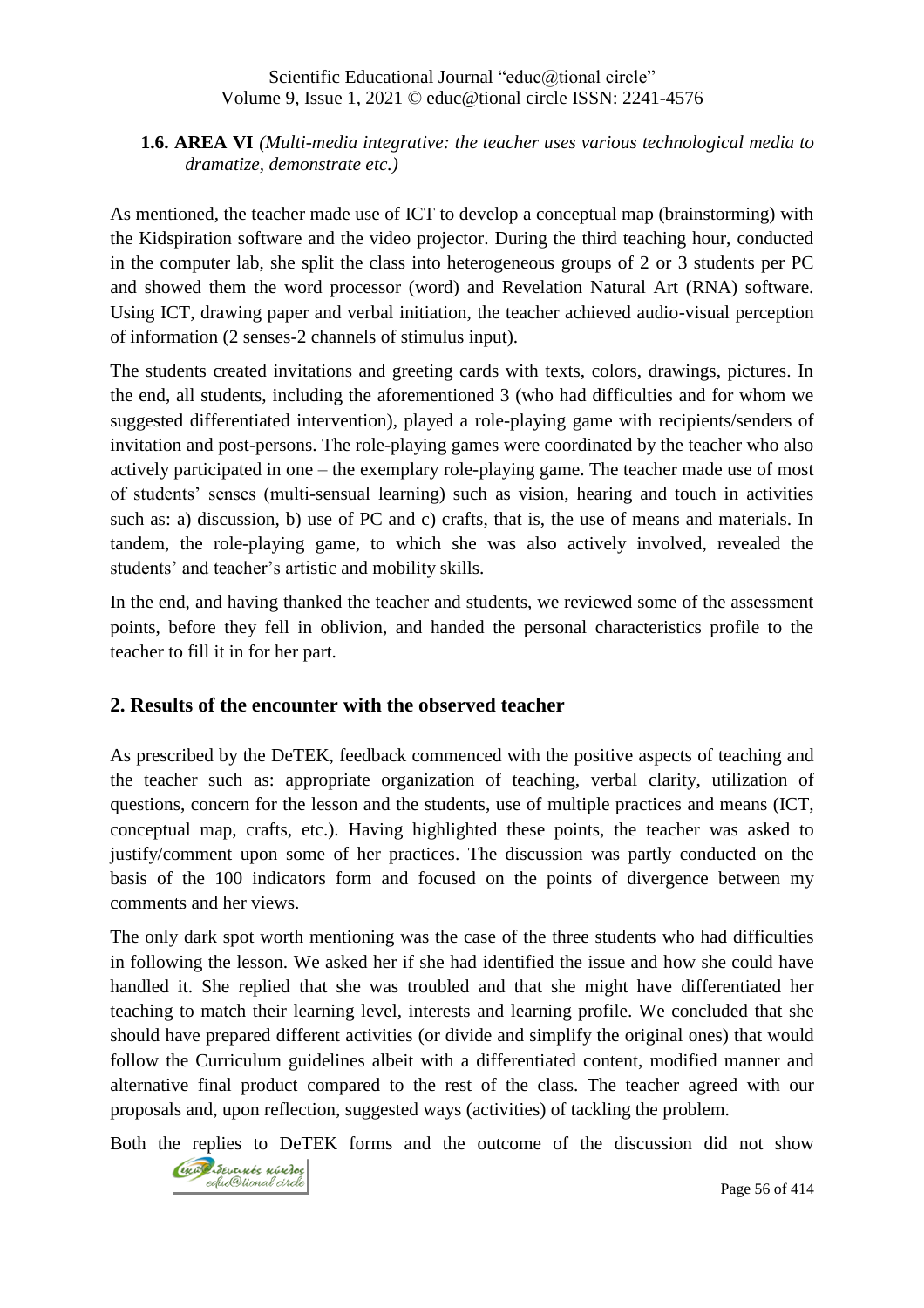considerable divergence between the two parts involved (12% divergence in the replies). For this reason, we skipped the second phase of the assessment process and proceeded with the third where, after the identification of the problem, we suggested the teacher to attend a series of exemplary teaching courses and seminars on differentiated teaching.

# **3. Critical account of an integrated teaching observation for formative assessment purposes**

Formative assessment seeks the qualitative improvement of the teaching profession and teachers' work, the provision of guidance, assistance and feedback to teachers and an opportunity to develop their competencies (Kyriakides, 2001, Pasiardis, 1996, Stronge, 1997, Sergiovanni & Starratt, 2002). For this reason, it is critical both for teachers' development, particularly early in their career when confidence in their teaching adequacy is low (Tschannen-Moran, Hoy & Hoy, 1998), as well as to the quality of education provided as a whole (Pashiardis & Savvides, 2014a, b). Yet, we believe that for formative assessment to properly work the assessment criteria have to be completely understood before observation commences. These predetermined criteria will allow the observer to focus on the substantial elements of teaching and concentrate on the facts. In tandem, according to Tang and Chow (2007, 1080), developing an understanding of assessment criteria shared by both the observer and the observed, is essential for the self-improvement of the observed teacher.

The second point that needs to be stressed is the "breadth" of the assessment criteria. According to van de Grift (2007, 137), "effective teaching means looking for and working on the right balance in a range of activities and teaching strategies. From this point of view, we regard teaching as a multidimensional construct". Thus, a reliable system of formative assessment should take into consideration the multi-dimensionality of teaching and evaluate as many of its aspects as possible.

During the observation, the evaluator should emphasize data recording -a demanding task given the multiplicity of activities and students' and teacher reactions during the class- having in mind that "constructive feedback has to be based on evidence" (Tang and Chow 2007, 1069) and that "immediate classroom practice ... is the primary concern in post-observation conferences" (ibid, 1067). Observation needs to be as objective as possible and, although the observers may have followed their own pedagogical strategies in the past and have own personal experiences and views, "the acknowledgment, and perhaps reminder, that there are a multiplicity of approaches to teaching" is critical (Schuck, Aubusson, Buchanan 2008, 220).

As Harris (1986) points out, formative assessment presupposes selecting appropriate evaluation criteria, establishing performance specifications and selecting, adapting, and designing materials for data gathering and analysis. As far as performance specification is concerned, the choice of observation tools requires demanding preparation. There are various methods and tools and thus the evaluator is called upon to ensure their effectiveness in terms of data gathering and adopt them considering the peculiarities of the case in hand.

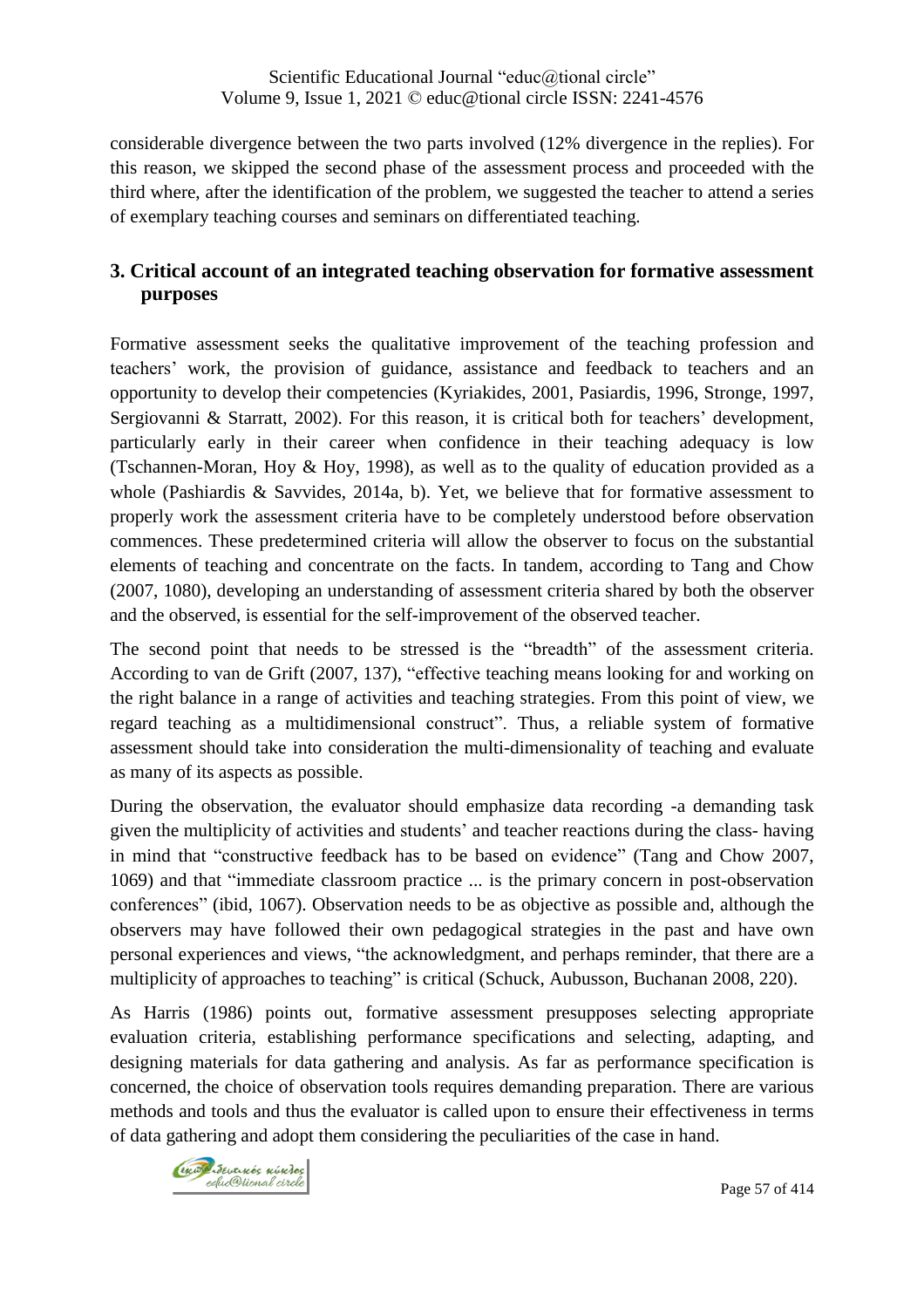## **Conclusion**

The observation process of the class in question indicated that right observation requires right preparation by both the observer and the observed. The evaluator needs to select the appropriate methodology- system of observation/formative assessment and be in position to use the tooled selected. Full control of the DeTEK parameters, our chosen system, requires, in our view, time, practice and experience. Moreover, the observer needs to prepare the observed a) by providing information about procedural matters and b) psychologically, by establishing an atmosphere of trust, extroversion, friendship that would allow problems to show themselves during the post-observation conference.

Systems, such as DeTEK, allow a gradual, multilevel/multifaceted assessment as the observation results are classified in three levels of abstraction starting from the most abstract framework and ending at the most concrete elements: from the initial six performance areas, to the 22 performance indicators that contextualize the six areas and, finally, to the 100 behavior statements that explore and reveal practices and teaching styles. Thus, as an assessment technique, it offers quantitative and qualitative control over the achievement of the teaching objectives. And yet, it is far from comprehensive for, as Moraitis remarks for assessment systems in general, its value is relative, since it cannot take into consideration [teacher's] personality as a whole (Moraitis, 2002).

The formative teachers' assessment system, by and large, facilitates feedback not only through peer observation but also because it allows teachers knowledge of the assessment criteria to the extent, they are called upon to fill in their own profile. After all, and as our discussion indicated, developing a shared understanding of assessment criteria "helps the teacher to grow in the ability to be self-monitoring of pedagogical practice" (Tang and Chow 2007, 1069) and facilitates self-directed improvement. We believe that self-observation encourages teachers to adopt a reflexive approach to teaching, to analyze data and to implement the new knowledge and experience acquired to teaching practice.

# **References**

- Efraimidis, P., (2009), "Teacher's self-assessment as pedagogical praxis", *Ta Ekpaideutika,* Issue. 89-90, 1-11, [in Greek].
- Harris, B. M., (1986), *Developmental Teacher Evaluation*, Massachusetts: Allyn and Bacon.
- Κyriakides, L., (2001), "Participatory school unit evaluation for effectiveness improvement", in *Evaluation of School Programmes and Schools: Education evaluation? How?,* Athens: Metaixmio, 250-261, [in Greek].
- Moraitis, G., (2002), "Is evaluation an education problem?", *Themata Paideias,* 10-11, 125- 142 [in Greek].

Pashiardis, P., (1996), T*eacher Supervision: Positions and attitudes of Cyprus teaching*Crop Severnos núnios